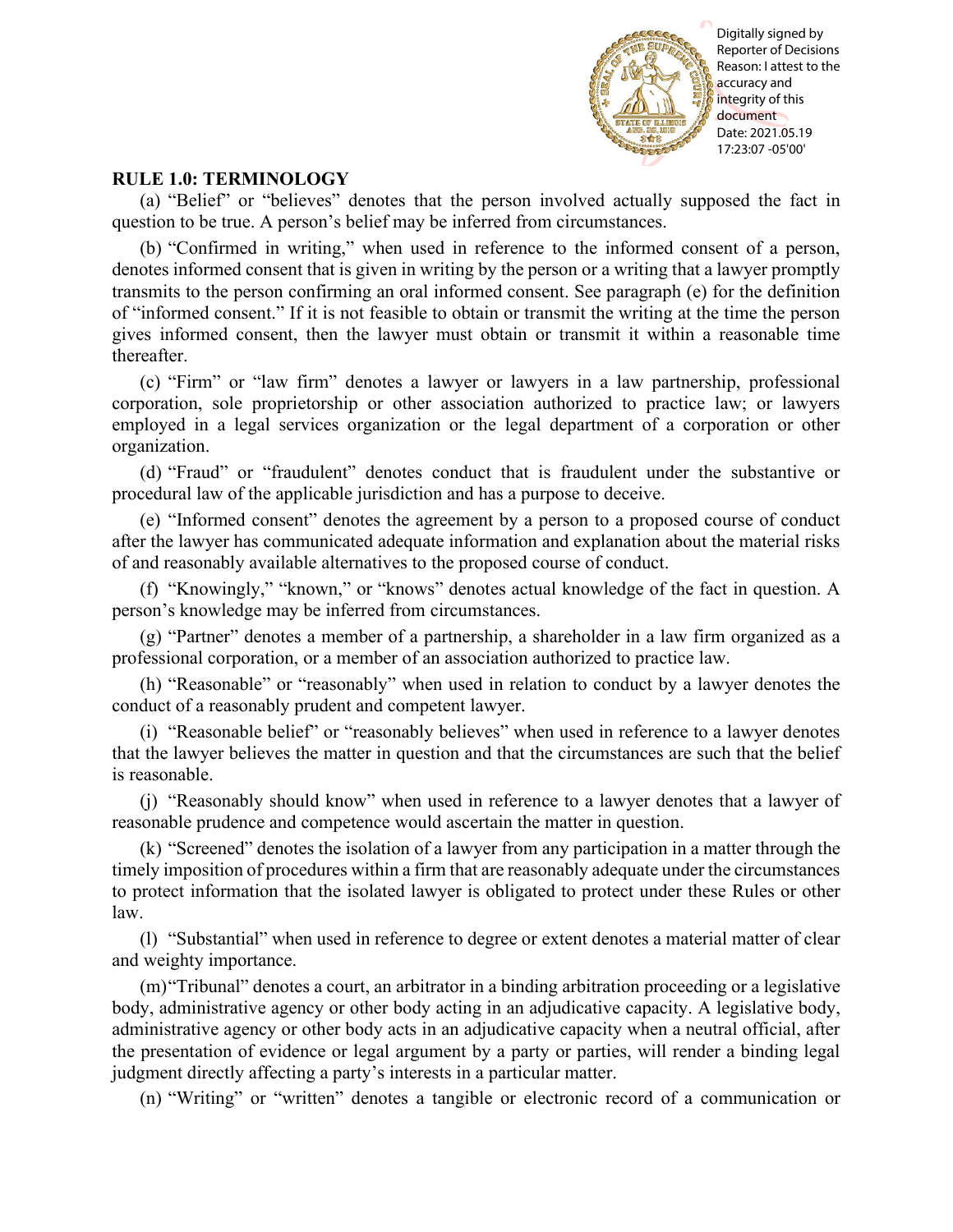representation, including handwriting, typewriting, printing, photostating, photography, audio or video recording and electronic communications. A "signed" writing includes an electronic sound, symbol or process attached to or logically associated with a writing and executed or adopted by a person with the intent to sign the writing.

[Adopted July 1, 2009, effective January 1, 2010;](http://www.illinoiscourts.gov/files/070109.pdf/amendment) [amended Oct. 15, 2015, eff.](http://www.illinoiscourts.gov/files/101515.pdf/amendment) Jan. 1, 2016.

### **Comment**

# **Confirmed in Writing**

[1] If it is not feasible to obtain or transmit a written confirmation, if required, at the time the client gives informed consent, then the lawyer must obtain or transmit it within a reasonable time thereafter. If a lawyer has obtained a client's informed consent, and written confirmation is required, the lawyer may act in reliance on that consent so long as it is confirmed in writing within a reasonable time thereafter.

#### **Firm**

[2] Whether two or more lawyers constitute a firm within paragraph (c) can depend on the specific facts. For example, two practitioners who share office space and occasionally consult or assist each other ordinarily would not be regarded as constituting a firm. However, if they present themselves to the public in a way that suggests that they are a firm or conduct themselves as a firm, they should be regarded as a firm for purposes of the Rules. The terms of any formal agreement between associated lawyers are relevant in determining whether they are a firm, as is the fact that they have mutual access to information concerning the clients they serve. Furthermore, it is relevant in doubtful cases to consider the underlying purpose of the Rule that is involved. A group of lawyers could be regarded as a firm for purposes of the Rule that the same lawyer should not represent opposing parties in litigation, while it might not be so regarded for purposes of the Rule that information acquired by one lawyer is attributed to another.

[3] With respect to the law department of an organization, including the government, there is ordinarily no question that the members of the department constitute a firm within the meaning of the Rules of Professional Conduct. There can be uncertainty, however, as to the identity of the client. For example, it may not be clear whether the law department of a corporation represents a subsidiary or an affiliated corporation, as well as the corporation by which the members of the department are directly employed. A similar question can arise concerning an unincorporated association and its local affiliates.

[4] Similar questions can also arise with respect to lawyers in legal aid and legal services organizations. Depending upon the structure of the organization, the entire organization or different components of it may constitute a firm or firms for purposes of these Rules.

# **Fraud**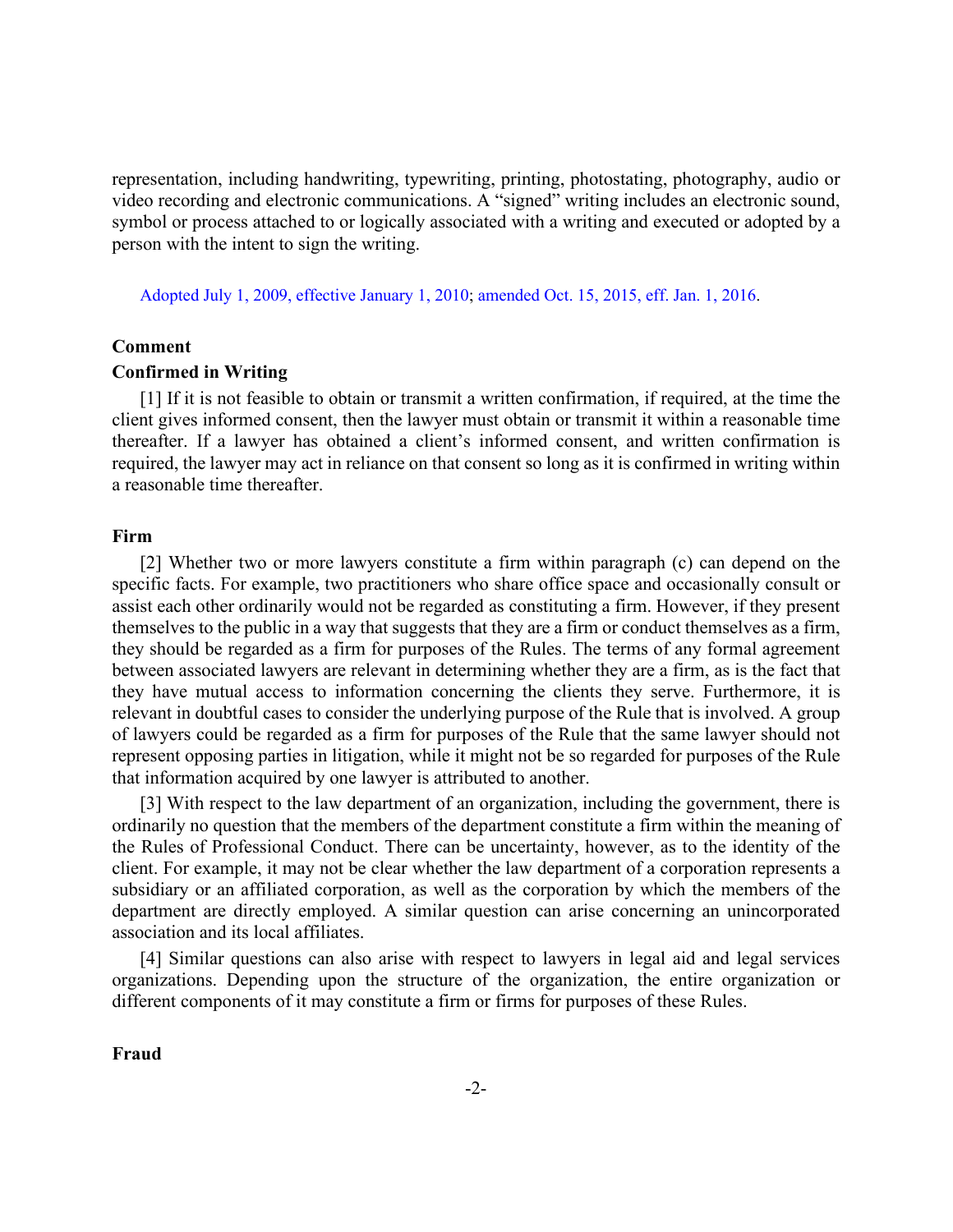[5] When used in these Rules, the terms "fraud" or "fraudulent" refer to conduct that is characterized as such under the substantive or procedural law of the applicable jurisdiction and has a purpose to deceive. This does not include merely negligent misrepresentation or negligent failure to apprise another of relevant information. For purposes of these Rules, it is not necessary that anyone has suffered damages or relied on the misrepresentation or failure to inform.

## **Informed Consent**

[6] Many of the Rules of Professional Conduct require the lawyer to obtain the informed consent of a client or other person (*e.g*., a former client or, under certain circumstances, a prospective client) before accepting or continuing representation or pursuing a course of conduct. See, *e.g.*, Rules 1.2(c), 1.6(a) and 1.7(b). The communication necessary to obtain such consent will vary according to the Rule involved and the circumstances giving rise to the need to obtain informed consent. The lawyer must make reasonable efforts to ensure that the client or other person possesses information reasonably adequate to make an informed decision. Ordinarily, this will require communication that includes a disclosure of the facts and circumstances giving rise to the situation, any explanation reasonably necessary to inform the client or other person of the material advantages and disadvantages of the proposed course of conduct and a discussion of the client's or other person's options and alternatives. In some circumstances it may be appropriate for a lawyer to advise a client or other person to seek the advice of other counsel. A lawyer need not inform a client or other person of facts or implications already known to the client or other person; nevertheless, a lawyer who does not personally inform the client or other person assumes the risk that the client or other person is inadequately informed and the consent is invalid. In determining whether the information and explanation provided are reasonably adequate, relevant factors include whether the client or other person is experienced in legal matters generally and in making decisions of the type involved, and whether the client or other person is independently represented by other counsel in giving the consent. Normally, such persons need less information and explanation than others, and generally a client or other person who is independently represented by other counsel in giving the consent should be assumed to have given informed consent.

[7] Obtaining informed consent will usually require an affirmative response by the client or other person. In general, a lawyer may not assume consent from a client's or other person's silence. Consent may be inferred, however, from the conduct of a client or other person who has reasonably adequate information about the matter. Rule 1.5(e) requires that a person's consent be confirmed in writing. For a definition of "writing" and "confirmed in writing," see paragraphs (n) and (b). Other Rules require that a client's consent be obtained in a writing signed by the client. See Rules 1.5(c), 1.8(a) and (g). For a definition of "signed," see paragraph (n).

### **Screened**

[8] This definition applies to situations where screening of a personally disqualified lawyer is permitted to remove imputation of a conflict of interest under Rules 1.10, 1.11, 1.12 or 1.18.

[9] The purpose of screening is to assure the affected parties that confidential information